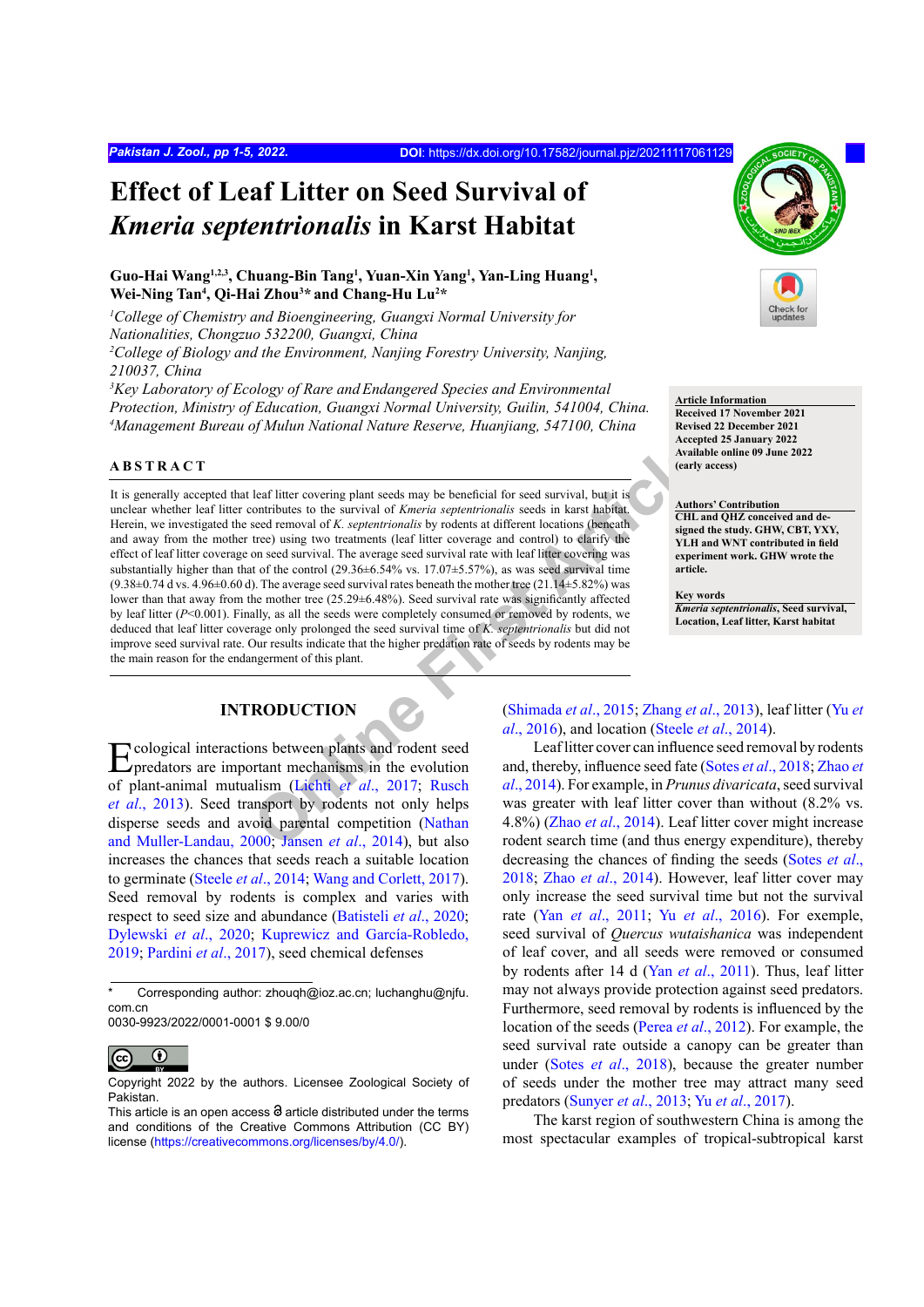formations [\(Clements](#page-3-4) *et al*., 2006). Natural regeneration of trees typically depends on seed dispersal, often by rodents, to a distance away from the parental trees. *Kmeria septentrionalis* is an endemic and endangered tree species (Family Magnoliaceae) found in the karst region of the Guangxi Zhuang Autonomous Region (Luocheng, Huanjiang), Guizhou Province (Libo), and Yunnan Province (Malipo, Maguan) (Pan *et al*[., 2008](#page-4-10)). This species is slow to recover because of seed-predator pressure, where low nutritional quality and lack of water in karst soils are not conducive for seed germination and seedling growth. Female plants bear 100-300 fruits where each fruit contains 4-14 seeds (mean±standard error: length, 1.14±0.15 cm; width, 0.49±0.06 cm; and weight, 0.23±0.03 g; n=30) (Wang *et al*., 2020) with fleshy arils that turn red in autumn, when birds forage for the fruit and disperse the seeds (Wang *et al*., 2019). A large fraction of fruits fell beneath the mother plant, and approximately about 60% of these seeds are consumed by three species of rodents: *Leopoldamys edwardsi*, *Rattus norvegicus*, and *R. flavipectus* (Wang *et al*., 2020). This intense seed predation reduces the number of seeds available for subsequent germination. It is unclear whether seed predation is due to rock exposure in karsts, where seeds are more visible.

Here, we examined how seed survival is influenced by seed predation beneath and away from the mother tree as well as by being covered, and presumably hidden to some extent, by leaves, to better understand the influence of population dynamics of this endangered tree.

#### **MATERIALS AND METHODS**

Field experiments were performed in the Mulun National Nature Reserve (25°07′01″-25°12′22″N; 107°54′01″-108°05′51″E) in the Guangxi Zhuang Autonomous Region, southwest China (Fig. 1). The nature reserve has a typical karst landform consisting of peakcluster depressions and valleys, and altitudes ranging between 300-1000 m above sea level. The regional climate is dominated by the mid-subtropical zonal monsoon with an average annual air temperature of approximately 19.3 °C, ranging from -5 °C in January to 26.7 °C in July. The annual rainfall averages at 920 mm, with the highest amount of rainfall occurring from June to September (Wang *et al*[., 2020](#page-4-11)). The annual frost-free period lasts approximately 235-290 d, and the relative humidity is typically higher than 79% (Liu *et al*[., 2012\)](#page-3-5). The local vegetation is a mid-subtropical evergreen and deciduous broad-leaved mixed forest dominated by species such as *K. septentrionalis*, *Lindera communis*, *Machilus pingii*, and *Loropetalum chinense* (Wang *et al*[., 2019\)](#page-4-12).

Seed survival experiments were conducted from late September to late October 2019, when seeds naturally

mature. Seeds with intact fleshy arils untouched by animals were collected from the ground or directly from the trees. Two seed treatments groups (covered with leaf litter at depth= 5 cm, and control) were placed beneath and away from the mother tree. Treatment seeds were placed into plastic Petri dishes (diameter= 90 mm) at intervals of at least 20 cm at each station. One hundred seeds were placed in each Petri dish. Twenty-four stations were set up at each location for each treatment group, with an interval of 10 m between any two stations to ensure the independence of the experimental units. Our experimental setup consisted of 48 stations and 9,600 seeds (48×200 seeds). Starting from the day after placement, seed removal was checked daily until all the seeds were removed or consumed. Based on the results of previous research (Wang *et al*[., 2020](#page-4-11)) and seed fragments, we confirmed that the *K. septentrionalis* seeds were consumed or removed by rodents. Seeds were considered to be removed by rodents when they missing from the Petri dishes or were gnawed and emptied (García *et al*., 2007; Pan *et al*., 2016). The survival rate was calculated as the proportion of the remaining seeds relative to the initial number of seeds.



<span id="page-1-0"></span>Fig. 1. Location map of Mulun National Nature Reserve, China.

Mann Whitney U tests were used to compare the differences in seed survival rates under different treatments at different locations. Generalized linear mixed models (lme4 package, version 3.2.5, [R Core Team, 2016\)](#page-4-14) were used to estimate the effect of leaf litter cover and location on the seed survival rate, with the day of the experiment and the location ID set as random factors. All data analysis and figure creation were performed using the R program, and the level of statistical significance was set at *P*<0.05.

#### **RESULTS**

Most of the *K. septentrionalis* seeds were consumed or removed by rodents within 5 d after placement [\(Fig. 2](#page-2-0)).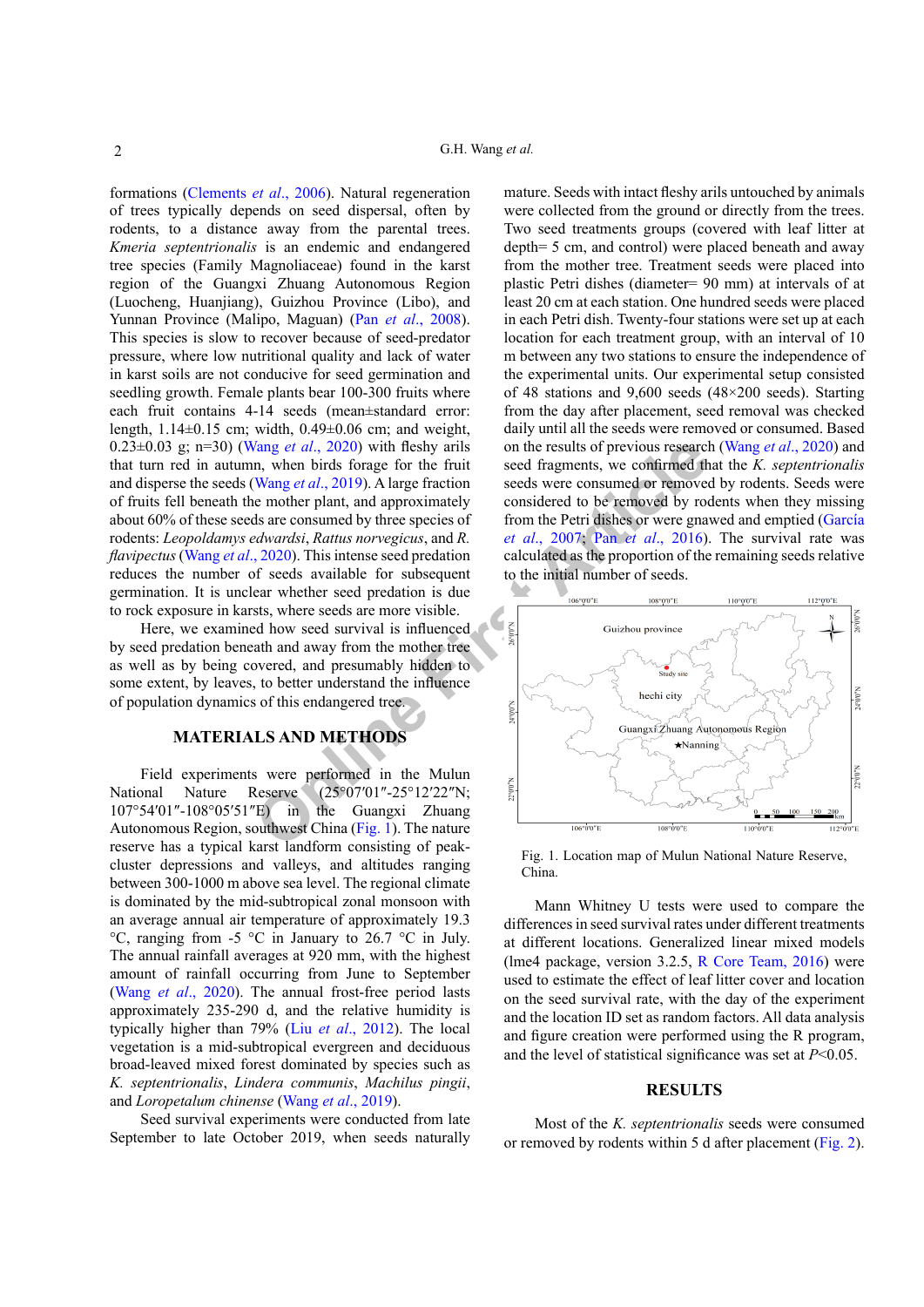The seed survival rates (29.36±6.54% vs. 17.07±5.57%, n=48) and time  $(9.38\pm0.74$  d vs. 4.96 $\pm$ 0.60 d) of the litter coverage group were greater than that of the control ([Fig. 2](#page-2-0)), indicating that leaf litter coverage facilitated the survival of *K. septentrionalis* seeds early after placement.

The seed survival rate beneath the mother tree was lower than that away from the mother tree in both litter coverage and control groups ([Fig. 3](#page-2-1)), where the survival rates of differently treated seeds were significantly different beneath the mother tree of the study area (*P*= 0.048). Overall, the average seed survival rate beneath the mother tree  $(23.17\pm6.39\%)$  was lower than that away from the mother tree  $(26.37\pm6.64\%)$ , indicating that the seeds spread far away from the mother tree were less likely of being preyed on by rodents. Furthermore, only leaf litter significantly affected seed survival rate (*P*<0.001) (Table I).



<span id="page-2-0"></span>Fig. 2. Seed removal rate of *Kmeria septentrionalis* after deposition at the seed stations under different treatments. Data are expressed as mean  $\pm$  SE.



<span id="page-2-1"></span>Fig. 3. Seed removal rates of *Kmeria septentrionalis* in different location and treatment. Data are expressed as mean  $\pm$  SE.

<span id="page-2-2"></span>**Table I. Summary of the generalized linear mixed models (GLMM) used to evaluate the effects of leaf litter and location on the seed removal rate.**

| <b>Variable</b>                         | Esti-         | Standard t-value P |          |        |
|-----------------------------------------|---------------|--------------------|----------|--------|
|                                         | mate          | error              |          | value  |
| Intercept                               | 0.217         | 0.078              | 2.774    | 0.006  |
| Litter coverage                         | 0.162         | 0.051              | 3.152    | 0.002  |
| Location                                | $-0.026$ 0.05 |                    | $-0.528$ | 0.6001 |
| Litter coverage*location $-0.017$ 0.032 |               |                    | $-0.528$ | 0.597  |

#### **DISCUSSION**

Leaf litter in the karst habitat was important in reducing predation of the endangered tree seeds by rodents (Fig. 2). Nevertheless, with an increase in placement time, seeds were found and completely consumed or removed by rodents, indicating that the mechanical protection of leaf litter cover on *K. septentrionalis* seeds was temporary. This implies delayed seed discovery time by rodents but no improvement in the final survival of these seeds. Simultaneously, our results proved that the high seed predation pressure on this endangered tree is not due to rock exposure in the karst.

Our results are similar to those of another study ([Yan](#page-4-8) *et al*., 2011), but contradict others ([Cintra, 1997](#page-3-6); Sotes *et al*., 2018; Zhao *et al*., 2014). These contradictory results may be due to the differences in seed characteristics. The seeds of *K. septentrionalis* contain a large number of volatile oils (Huang *et al*., 2010). Under extensive of experimentation, the seeds become dehydrated and turn black, emitting a strong aromatic smell (Wang *et al*., 2020). This may attract rodents that use smell as a clue to locate food and improve the seed search accuracy, thus reducing the survival time and number of the seeds. Previous studies have also found that the seeds which fall to the ground after the red aril dehydrates and turn black were more attractive to rodents than fresh seeds (Wang *et al*[., 2020](#page-4-11)).

Many seed fragments were left around the Petri dishes covered by leaf litter, indicating that most of the seeds were consumed in situ but not removed by rodents. This may be because litter coverage affects the encounter rates between rodents and seeds, modifying seed predation and hoarding behaviors of rodents by extending the seed handling time and increasing the predated risk ([Fedriani](#page-3-8) [and Manzaneda, 2005\)](#page-3-8). Rodents inevitably choose to increase the number of seeds consumed in situ to make up for the increase in foraging time and the energy input ([Yan](#page-4-8) *et al*[., 2011](#page-4-8)). [Brown \(1988\)](#page-3-3) reported that the decision to forage is based on harvest rate; this helps to explain why the seeds in the control were depleted first.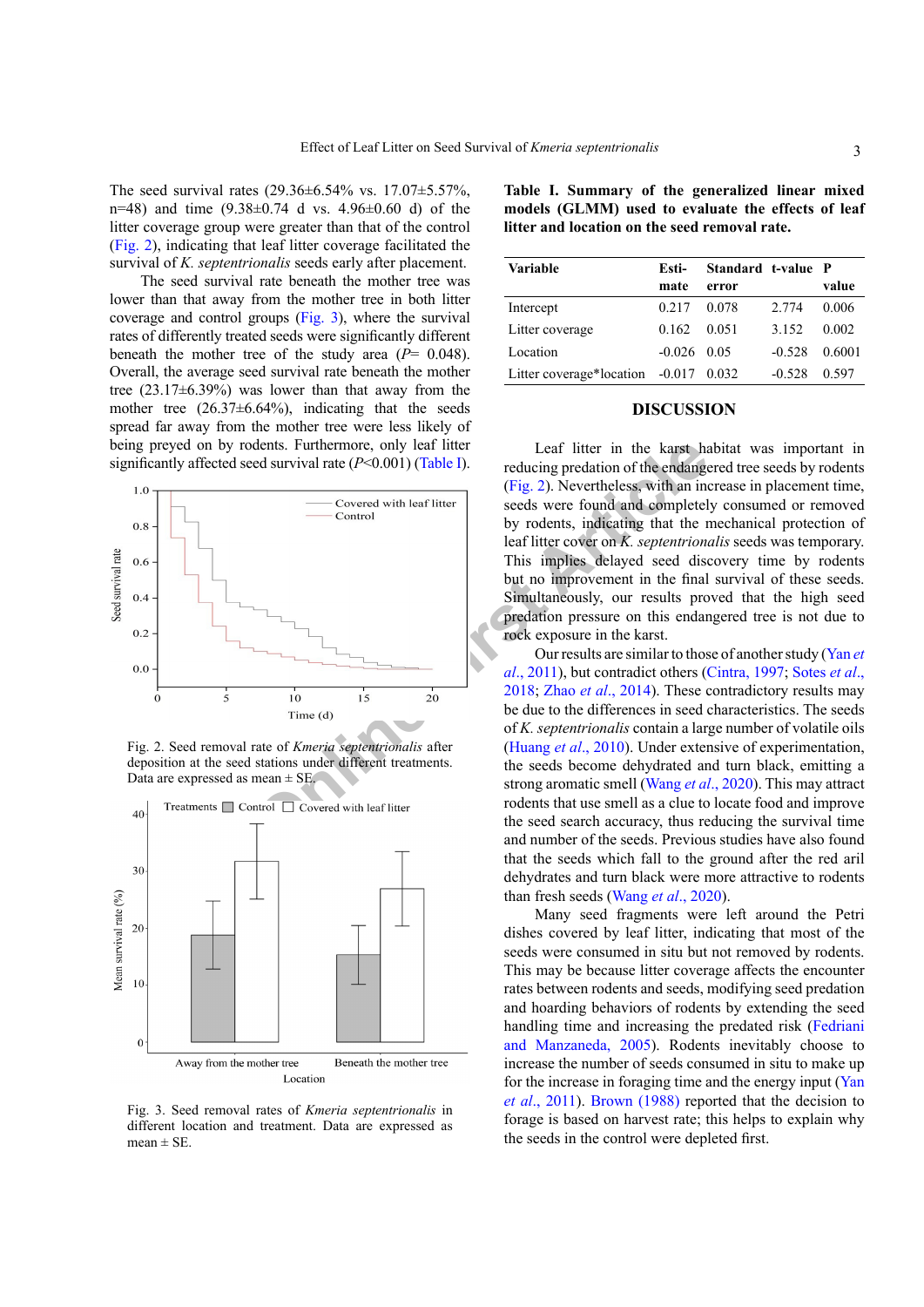The seed survival rate was lower beneath the mother tree than that away from the mother tree ([Fig. 3](#page-2-1)), suggesting that the seeds spread far away from the mother tree were less likely to be preyed on by rodents. This observation conforms to the Janzen-Connell hypothesis. Similar results were found for the fruit of *Pouteria splendens* (Sotes *et al*., 2018). This similarity may be related to the uneven spatial distribution of food resources in karts landscapes. The vegetation phenology in the karst is greatly affected by rainfall (Zhou *et al*[., 2007](#page-4-15)), where the rainfall is low with evident temporal and spatial differences, resulting in an uneven distribution of food resources (Li *[et al](#page-3-9)*., [2020\)](#page-3-9). Additionally, no other fruit distributed outside the canopy was found to be at the same stage of seed maturity as *K. septentrionalis* (Wang *et al*., 2019). The high spatial heterogeneity of food resources may increase

## the population density and activity of rodents under the mother tree, thus improving the probability of seeds being found and consumed.

### **ACKNOWLEDGEMENTS**

**Online First [Art](https://doi.org/10.1016/j.baae.2006.11.002)icle** We thank the staff of the Mulun National Nature Reserve for their contributions in the field. This study was supported by the National Natural Science Foundation of China (No.30970470; 31870514), Guangxi Natural Science Foundation (No.2019GXNSFDA245021), Key Laboratory of Ecology of Rare and Endangered Species and Environmental Protection Research Funds (No. 20201125), and Doctoral startup fund of Guangxi Normal University for Nationalities (2021BS002). The funders had no role in study design, data collection and analysis, decision to publish, or preparation of the manuscript.

*Statement of conflict of interest*

The authors have declared no conflict of interest.

#### **REFERENCES**

- <span id="page-3-3"></span>Batisteli, A.F., Costa, R.O., and Christianini, A.V., 2020. Seed abundance affects seed removal of an alien and a native tree in the Brazilian savanna: Implications for biotic resistance. *Aust. Ecol*., **45**: 1007-1015.<https://doi.org/10.1111/aec.12922>
- Brown, J.S.,1988. Patch use as an indicator of habitat preference, predation risk, and competition. *Behav. Ecol. Sociobiol.,* **22**: 37-47. https://doi.org/10.1007/ BF00395696
- <span id="page-3-6"></span>Cintra, R., 1997. Leaf litter effects on seed and seedling predation of the palm *Astrocaryum murumuru* and the legume tree *Dipteryx micrantha* in Amazonian forest. *J. trop. Ecol*., **13**: 709-725. [https://doi.](https://doi.org/10.1017/S0266467400010889)

[org/10.1017/S0266467400010889](https://doi.org/10.1017/S0266467400010889)

- <span id="page-3-4"></span>Clements, R., Sodhi, N.S., Schilthuizen, M., and Ng, P.K.L., 2006. Limestone karsts of Southeast Asia: imperiled arks of biodiversity. *Bioscience*, **56**: 733-742. [https://doi.org/10.1641/0006-](https://doi.org/10.1641/0006-3568(2006)56%5b733:LKOSAI%5d2.0.CO;2) [3568\(2006\)56\[733:LKOSAI\]2.0.CO;2](https://doi.org/10.1641/0006-3568(2006)56%5b733:LKOSAI%5d2.0.CO;2)
- Dylewski, Ł., Ortega, Y.K., Bogdziewicz, M., and Pearson, D.E., 2020. Seed size predicts global effects of small mammal seed predation on plant recruitment. *Ecol. Lett*., **23**: 1024-1033. [https://doi.](https://doi.org/10.1111/ele.13499) [org/10.1111/ele.13499](https://doi.org/10.1111/ele.13499)
- <span id="page-3-8"></span>Fedriani, J.M., and Manzaneda, A.J., 2005. Pre-and post-dispersal seed predation by rodents: Balance of food and safety. *Behav. Ecol*., **16**: 1018-1024. <https://doi.org/10.1093/beheco/ari082>
- García, D., Martínez, I., and Obeso, J.R., 2007. Seed transfer among bird-dispersed trees and its consequences for post-dispersal seed fate. *Basic appl. Ecol*., **8**: 533-543. [https://doi.org/10.1016/j.](https://doi.org/10.1016/j.baae.2006.11.002) baae.2006.11.002
- <span id="page-3-7"></span>Huang, P.X., Zhou, Y.H., Nai, J.Y., Li, W.G., and Liu, X.M., 2010. Extraction and analysis of volatile constituents from testa of rare and endangered plant *Kmeria septentrionalis*. *Guihaia*, **30**: 691-695.
- <span id="page-3-2"></span>Jansen, P.A., Visser, M.D., Joseph, W.S., Rutten, G., and Muller-Landau, H.C., 2014. Negative density dependence of seed dispersal and seedling recruitment in a Neotropical palm. *Ecol. Lett*., **17**: 1111-1120.<https://doi.org/10.1111/ele.12317>
- Kuprewicz, E.K., and García-Robledo, C., 2019. Deciphering seed dispersal decisions: Size, not tannin content, drives seed fate and survival in a tropical forest. *Ecosphere*, **10**: e02551. [https://doi.](https://doi.org/10.1002/ecs2.2551) org/10.1002/ecs2.2551
- <span id="page-3-9"></span>Li, Y.H., Ma, G.Z., Zhou, Q.H., and Huang, Z.H., 2020. Ranging patterns and foraging patch utilization of *Assamese macaques* inhabiting limestone forests in southwest Guangxi, China. *Glob. Ecol. Conserv*., **21**: e00816. [https://doi.org/10.1016/j.gecco.2019.](https://doi.org/10.1016/j.gecco.2019.e00816) [e00816](https://doi.org/10.1016/j.gecco.2019.e00816)
- <span id="page-3-0"></span>Lichti, N., Steele, M.A., and Swihart, R.K., 2017. Seed fate and decision-making processes in scatter hoarding rodents. *Biol. Rev*., **92**: 474-504. [https://](https://doi.org/10.1111/brv.12240) [doi.org/10.1111/brv.12240](https://doi.org/10.1111/brv.12240)
- <span id="page-3-5"></span>Liu, L., Song, T.Q., Peng, W.X., Wang, K.L., Du, H., Lu, S.Y., and Zeng, F.P., 2012. Spatial heterogeneity of soil microbial biomass in Mulun National Nature Reserve in Karst area. *Acta Ecol. Sin*., **32**: 207-214. <https://doi.org/10.5846/stxb201011101618>
- <span id="page-3-1"></span>Nathan, R., and Muller-Landau, H.C., 2000. Spatial patterns of seed dispersal, their determinants and consequences for recruitment. *Trends Ecol. Evol*.,